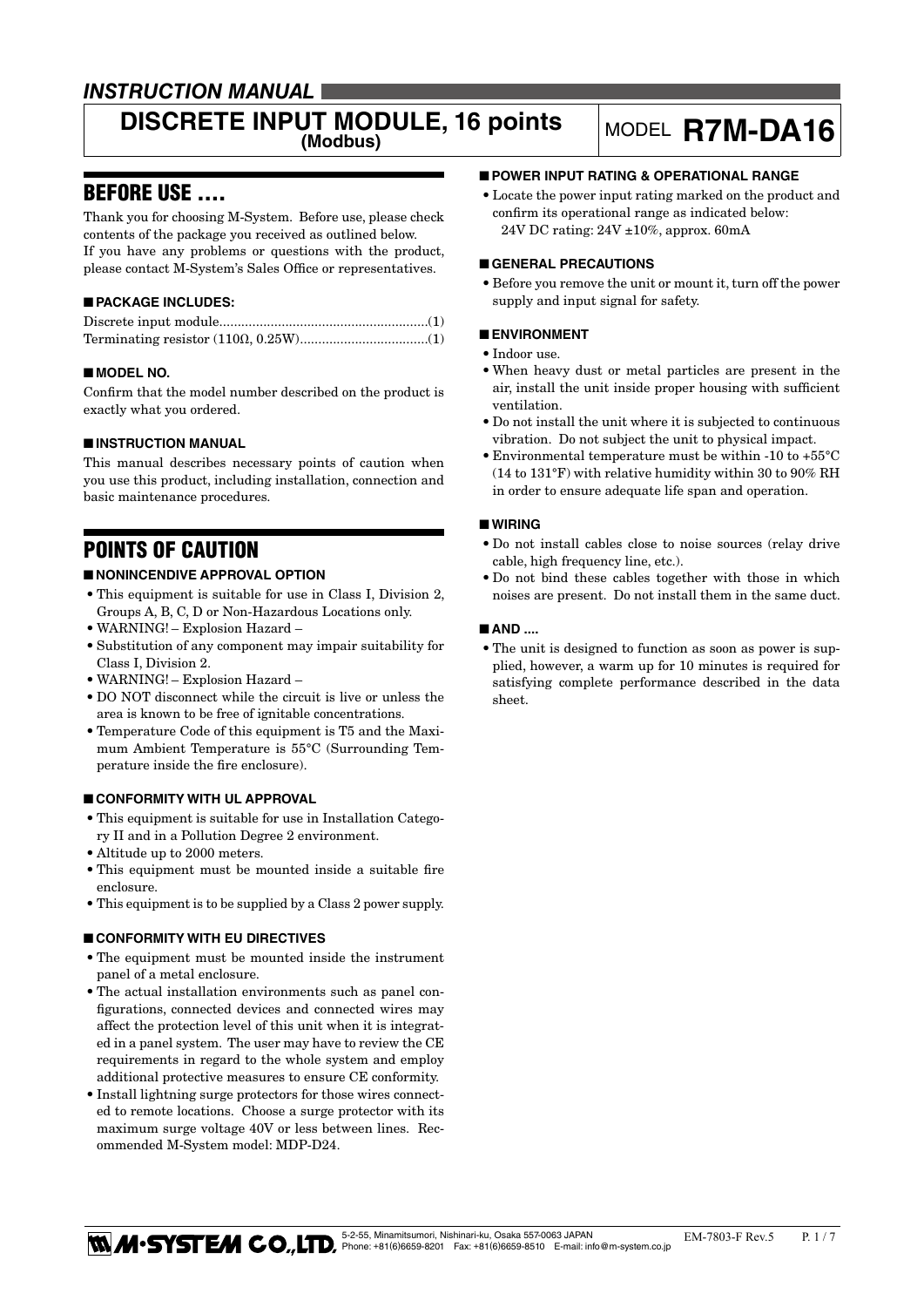## COMPONENT IDENTIFICATION



- (A) Status Indicator LED
- (B) Node Address Setting Rotary SW
- (C) Baud Rate Setting Rotary SW
- (D) Operating Mode Setting DIP SW (SW1)
- (E) Discrete I/O Status Indicator LED<br>(F) Modbus, Power Supply Terminals
- Modbus, Power Supply Terminals
- (G) Input Terminals

#### ■ **STATUS INDICATOR LED**

| ID         |     | COLOR FUNCTION                                                                     |
|------------|-----|------------------------------------------------------------------------------------|
| <b>PWR</b> | Red | Turns on when the internal 5V is supplied<br>normally.                             |
| <b>RUN</b> | Red | Turns on when the data is received nor-<br>mally.                                  |
| <b>ERR</b> | Red | Turns on when the received data is abnor-<br>mal. Blinks when setting is abnormal. |
| SD         | Red | Turns on when the module is transmitting.                                          |
| RD         | Red | Turns on when the module is receiving.                                             |
|            |     |                                                                                    |

#### ■ **NODE ADDRESS**

Node Address is selected between 1 and 99 in decimal. The left switch determines the tenth place digit, while the right switch does the ones place digit of the address.



#### ■ **BAUD RATE**

 $\bigoplus_{\ell=0}^{n} 5 \bigoplus_{\ell=0}^{n} 5$  $^{\circ}$ 2

Baud Rate is selected with the rotary switch.

0 : 38.4 kbps (factory setting) 1 : 19.2 kbps 2 : 9600 bps 3 : 4800 bps

- Baud Rate Setting

#### ■ **EXTENSION MODULE**

Combinations with all extension modules are selectable.

#### ■ **OPERATING MODE**

#### (\*) Factory setting

| SW1-1                                                 |     | SW1-2 EXTENSION                 |  |  |  |  |
|-------------------------------------------------------|-----|---------------------------------|--|--|--|--|
| OFF                                                   | OFF | $\sqrt{N}$ No extension $(*)$   |  |  |  |  |
| ON                                                    | OFF | Discrete input, 8 or 16 points  |  |  |  |  |
| OFF                                                   | ON  | Discrete output, 8 or 16 points |  |  |  |  |
| Note: Be sure to set unused SW1-3 through 1-8 to OFF. |     |                                 |  |  |  |  |

#### ■ **DISCRETE INPUT STATUS INDICATOR LED**

LED indicators show the signal status. ON : LED ON OFF : LED OFF

#### ■ **POWER SUPPLY, MODBUS TERMINAL ASSIGNMENT**

|    | 5 |            | 6 |        |  |    |
|----|---|------------|---|--------|--|----|
| DA |   | DG         |   | $+24V$ |  | 0V |
|    |   | 2          |   | 3      |  |    |
| DB |   | <b>SLD</b> |   | FG     |  |    |

| NO. | חו          | <b>FUNCTION, NOTES</b> |
|-----|-------------|------------------------|
|     | DB          |                        |
| 2   | SLD         | Shield                 |
| 3   | FG          | FG                     |
| 4   | DA          |                        |
| 5   | $_{\rm DG}$ |                        |
| 6   | $+24V$      | Power input (24V DC)   |
|     |             | Power input (0V)       |
|     |             |                        |

#### ■ **INPUT TERMINAL ASSIGNMENT**

|            | 10 |    |        |    |    |    | 13             |                      |         |    | 15 |    | 16 |  |     | 18 |  |
|------------|----|----|--------|----|----|----|----------------|----------------------|---------|----|----|----|----|--|-----|----|--|
|            |    |    | $\vee$ |    | X3 |    | X <sub>5</sub> |                      | Y7<br>" |    | X9 |    | XB |  | XD. |    |  |
|            |    |    |        | w  |    |    |                | $\ddot{\phantom{a}}$ |         |    |    |    |    |  |     |    |  |
| <b>COM</b> |    | X0 |        | ٧o |    | X4 |                | X6                   |         | X8 |    | ΧA |    |  |     |    |  |

| NO.            | ID  | <b>FUNCTION</b> | NO. | ID             | <b>FUNCTION</b> |
|----------------|-----|-----------------|-----|----------------|-----------------|
| 1              | COM | Common          | 10  | COM            | Common          |
| $\overline{2}$ | X0  | Input 0         | 11  | X1             | Input 1         |
| 3              | X2  | Input 2         | 12  | X3             | Input 3         |
| $\overline{4}$ | X4  | Input 4         | 13  | X <sub>5</sub> | Input 5         |
| 5              | X6  | Input 6         | 14  | X7             | Input 7         |
| 6              | X8  | Input 8         | 15  | X9             | Input 9         |
| 7              | XA  | Input 10        | 16  | XB             | Input 11        |
| 8              | XC  | Input 12        | 17  | XD             | Input 13        |
| 9              | XE  | Input 14        | 18  | XF             | Input 15        |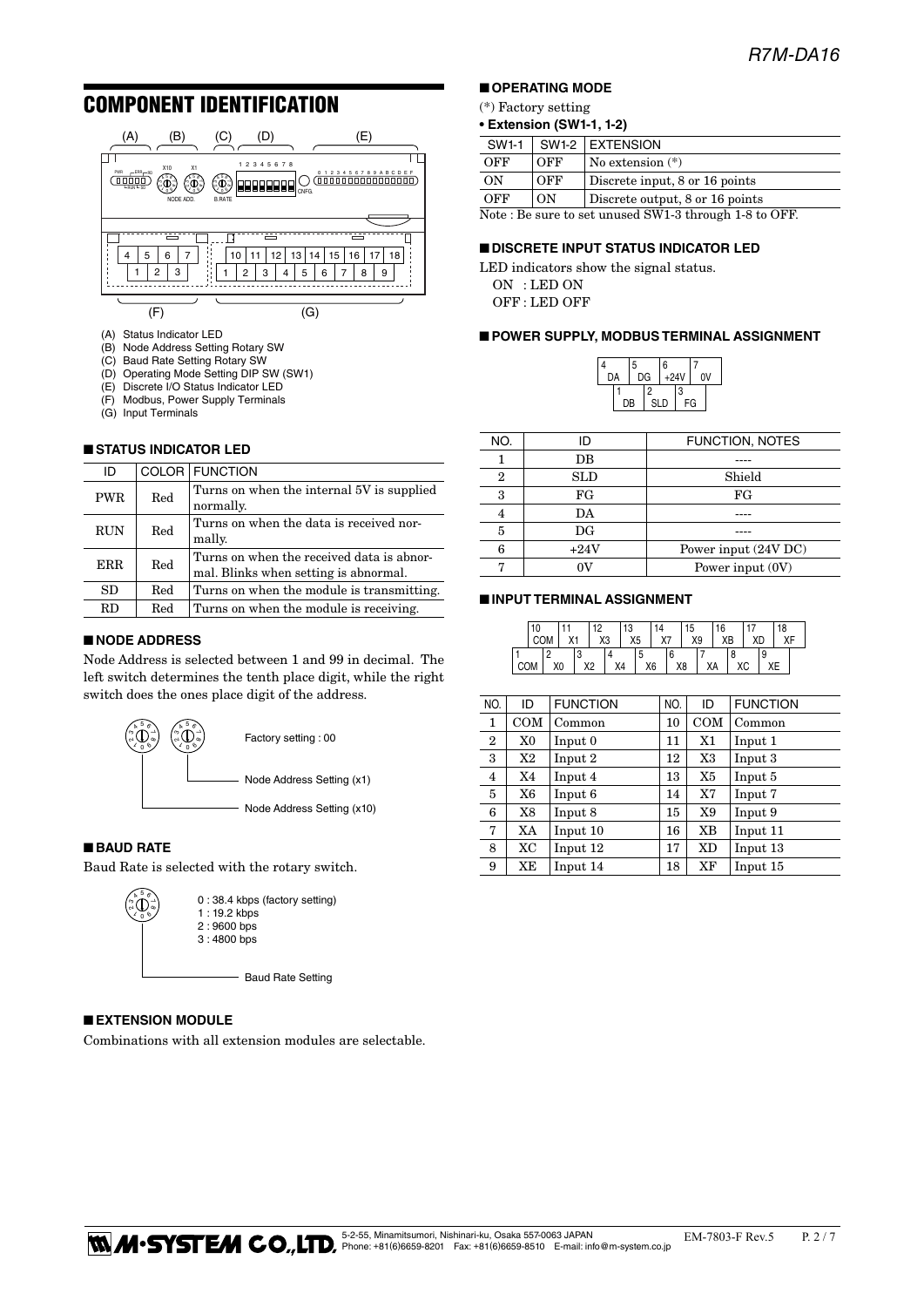DIN RAIL 35mm wide

## EXTERNAL DIMENSIONS unit: mm (inch)



# WIRING INSTRUCTIONS

17 (.66) 54 (2.13)

 $\Box$ 

#### ■ **SCREW TERMINAL**

**Torque**: 0.5 N·m

#### ■ **SOLDERLESS TERMINAL** mm (inch)

Refer to the drawing below for recommended ring tongue terminal size. Spade tongue type is also applicable. Solderless terminals with insulation sleeve do not fit.

30 (1.18)  $\left| \right|$  [5 (.20)]

 $\Box$ 

Communication cable: Applicable wire size 0.2 to 0.5 mm2 (AWG26 - 22)

Recommended manufacturer: Japan Solderless Terminal MFG.Co.Ltd

Others: 0.25 to 1.65 mm2 (AWG 22 to 16)

Recommended manufacturer: Japan Solderless Terminal MFG.Co.Ltd, Nichifu Co.,ltd





CONNECTION DIAGRAM

In order to improve EMC performance, bond the FG

terminal to ground. Caution: FG terminal is NOT a protective conductor terminal.

#### ■ **Input Connection Examples**

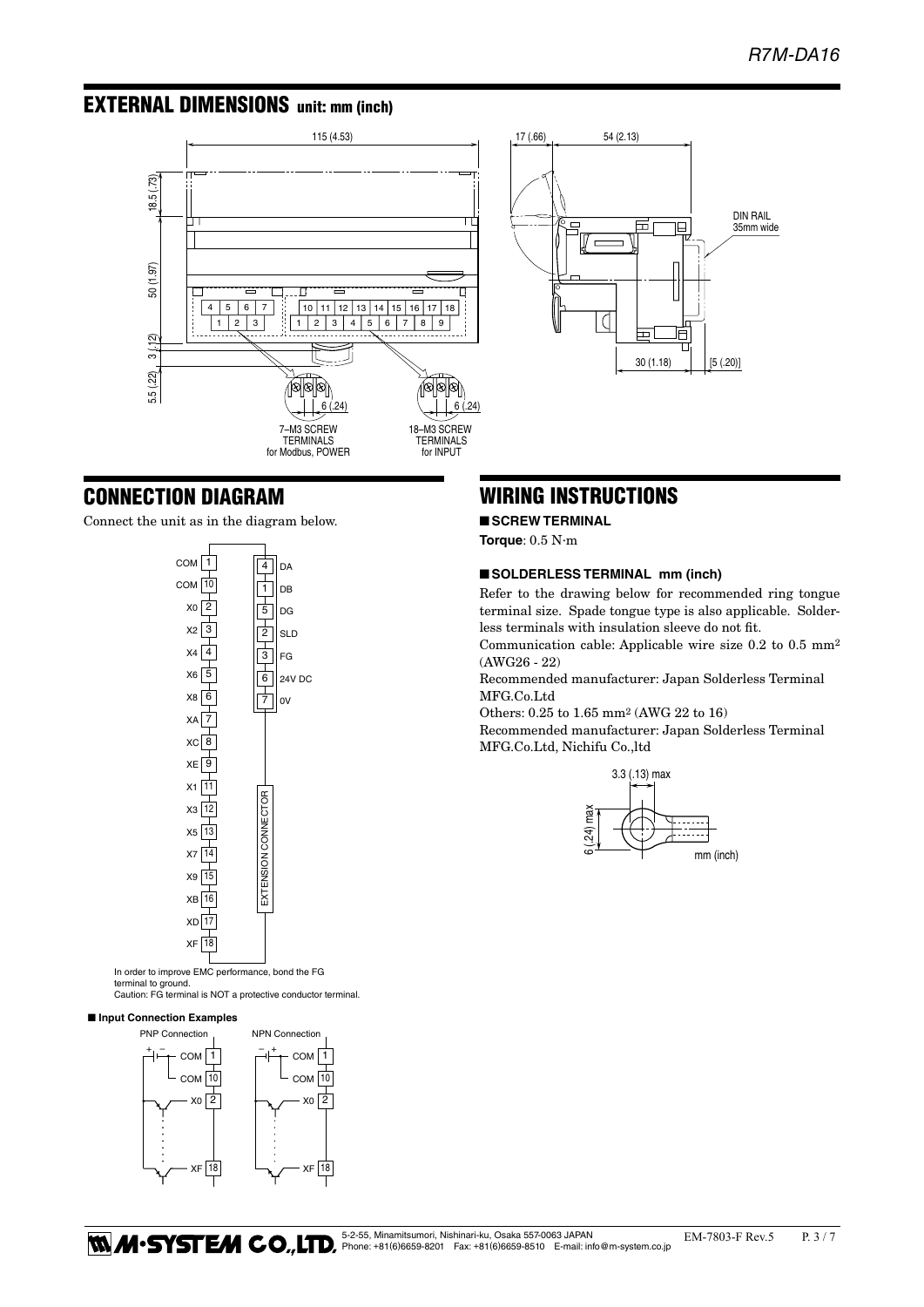### MASTER CONNECTION ■ **MASTER CONNECTION**



Be sure to connect the terminating resistor included in the product package to the unit at both ends of transmission line. The terminator must be connected across DA and DB.

The Host PC can be located other than at the extreme ends of transmission line.

## CONFORMITY WITH CE MARKING

#### ■ **CE MARKING**

CE marking requires to integrate safety regulations existed in each country in EU territory and to secure smooth distribution of products of which safety is guaranteed. It is mandatory by law that products distributed and sold in EU territory to have CE mark which shows that the product conforms with the requirements of EU Directive. Each EU Directive describes the scope of apparatuses to which that EU Directive is applied. M-System's R7M must conform with EMC Directive. Each Directive states only basic requirements. In order to mark the CE on an assembled machinery equipment, its manufac-

turer needs to check the overall conformity with Directives applicable to it.

#### ■ **WARNINGS AND CAUTIONS WHEN INSTALLING THE R7M**

The R7M needs to be installed in a control panel. This is effective not only to ensure general safety but also to contain noise emissions by the R7M inside the control panel. We conduct a series of testing to see that the product conforms to EMC Directive while it is installed in the control panel.

Warning and cautions when installing R7M are stated below.

- • Use control panels with an internal panel plate, both made of metal, when installing the R7M.
- Make sure to adequately ground the control panel and the internal panel plate with a thick cable to maintain low impedance at high frequency.
- $\bullet$  Use shielded cables for the signals taken out of the control panel.
- • Choose a thick and short cable to ground the FG terminal of the R7M module to the internal panel plate of the control panel.
- • Note: If electromagnetic radiation disturbance increases by grounding the FG terminal, remove the grounding.
- • When painting the internal plate of the control panel, apply masking to expose metal surface to secure conductivity at the sections where the following parts are attached:
	- Bolts attaching the internal panel to the control panel
	- Ground for the FG of the R7M module
	- Earth clamp on the shielded cable
- • Noise emissions inside the control panel might leak through its openings. Design them as small as possible. Recommended diameter is 10 cm or less.

#### **Supplement**:

Additional measures may be taken depending upon actual installation sites. These points of cautions are illustrated in the next page.

- • Prevent noise leakage by wrapping cables using shield covers, shield tubes and flexible conduits etc. if noise leaks through the cable outlet.
- Use an electromagnetic shield gasket and block up the gap between the control panel cabinet and its cover, if noise leaks through it.
- • Connecting the internal panel plate and the cover of the control panel to the main cabinet using an earth strap may be effective to strengthen the grounding.
- Electromagnetically shielded control panel cabinet is effective for shielding.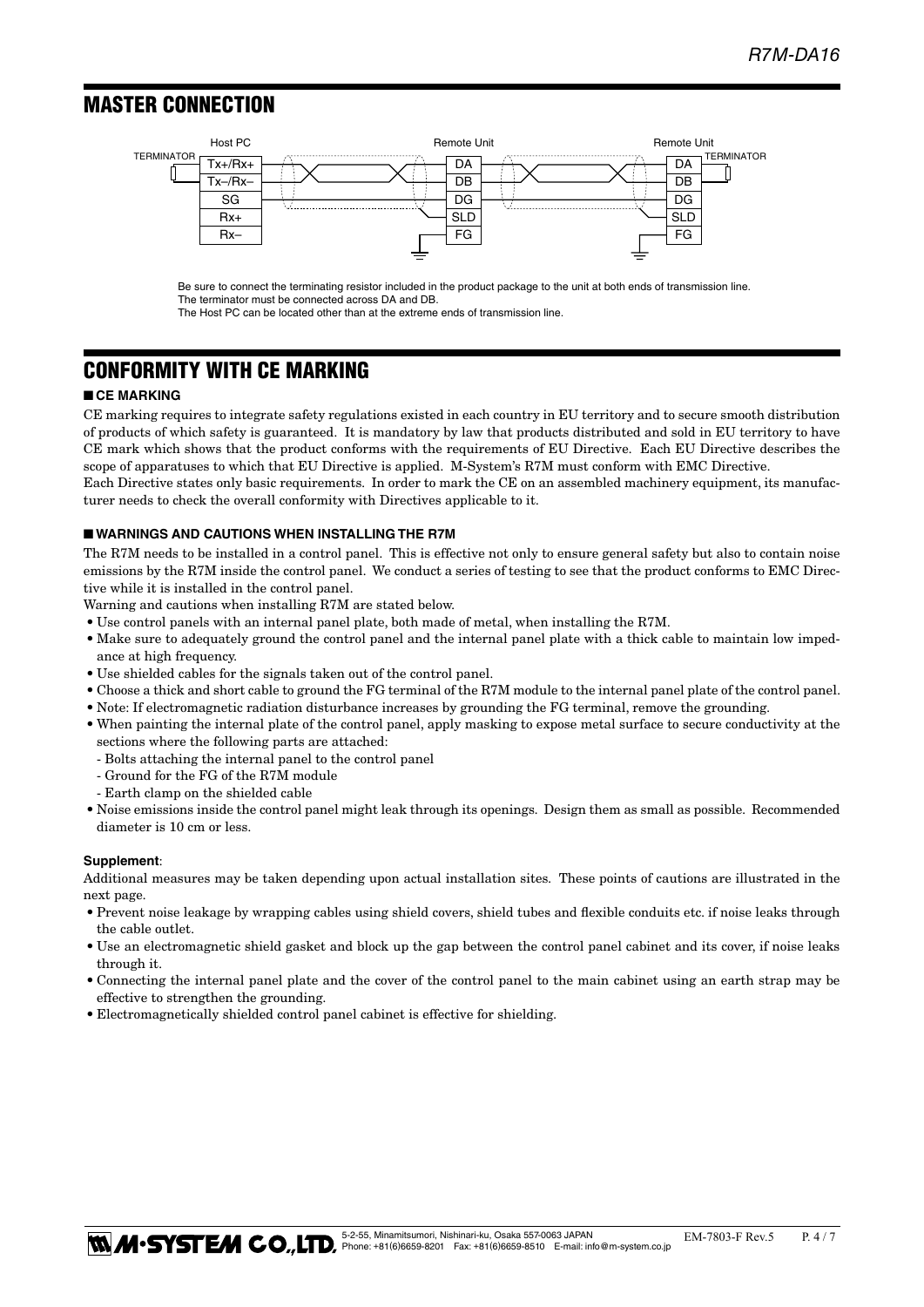**• Points of cautions applicable when installing the R7M Series**

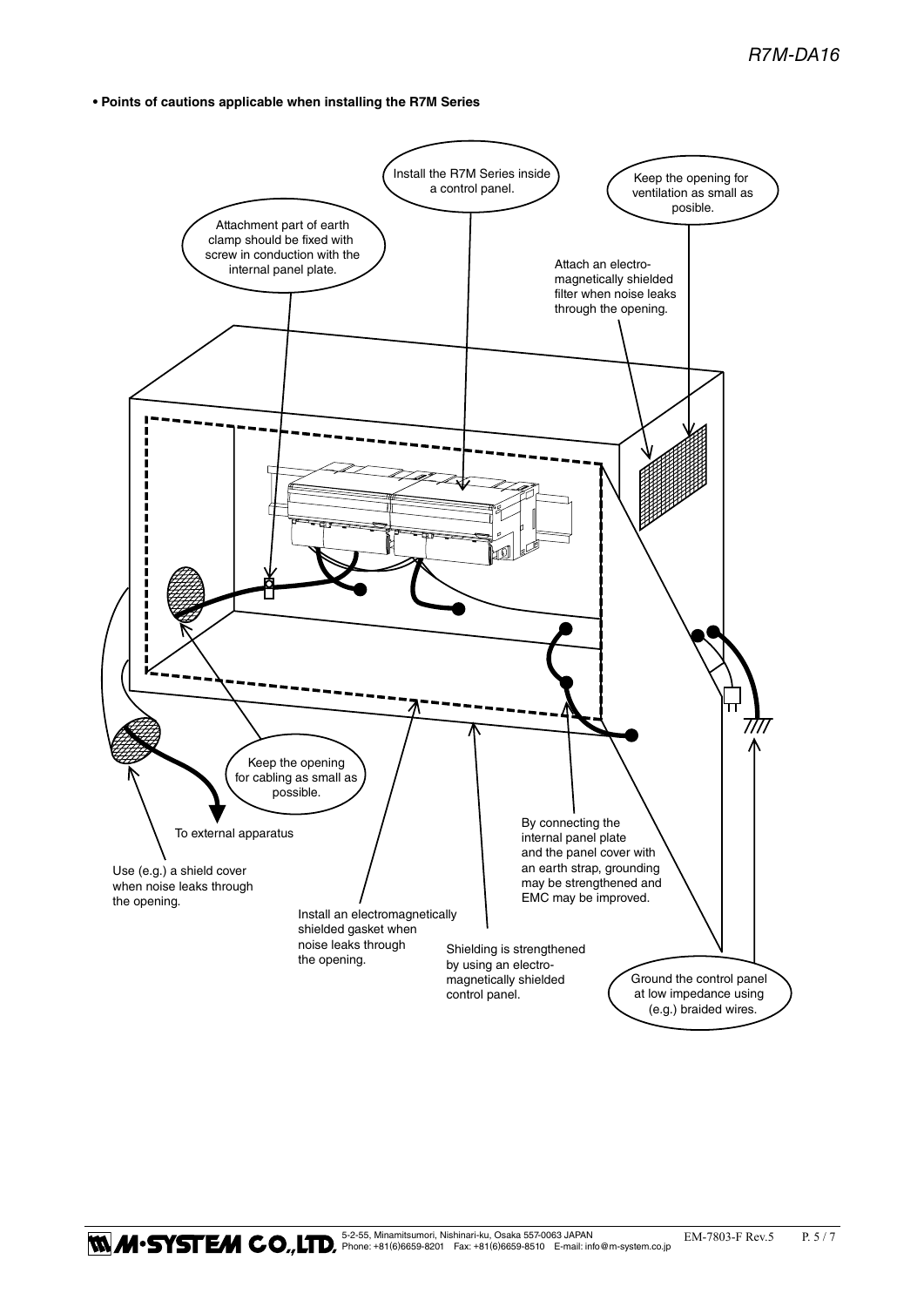#### ■ **WARNINGS AND CAUTIONS WHEN LAYING CABLES**

Signal cables connected to the R7M contain high-frequency components. Since these cables has the same effect as an antenna, they emit these high-frequency components to the external space as noise or overlaps noise from the external space on themselves.

Cables with shielding should be used for the signal line due to the above reason.

EMC conformance test is conducted in the condition that shielded cables and earth clamps are used with the R7M.

- Warning and cautions when laying cables are stated below. These points of cautions are illustrated in the next page.
- • Use shielded cables for those signal cables installed out of the control panel and for thermocouple and RTD extension wires.
- All the network cables connected to R7M should be shielded.
- • Use shielded cables for network communication.
- • Expose the shield at a part of the cable cover, clip it with an earth clamp, and ground it to the internal panel of the control panel. A drain wire connected to the panel in a pig-tail form cannot maintain low impedance against high-frequency noise, thus grounding (noise shielding) in this form will not be effective.

#### **Supplement**:

Additional measures may be taken depending upon actual installation sites. These points of cautions are illustrated in the next page.

- • Keep cables as short as possible. It prevents noise emissions from the cables and noise overlapping to the cables.
- • Attach a ferrite core to reduce noise impact to the signal cables susceptible to the noise. Ferrite core can be attached close to the cable outlet of the control panel or close to the I/O terminal or connector, whichever is more effective. Also, the impact might be reduced by winding the cable around the ferrite core for extra turns or attaching multiple ferrite cores.
- • Keep cables which are easily affected by noise away from those which can be a noise source.



In the following are examples of effective ways to lay cables separately:

- • Keeping physical distance (farther than 20 cm from motor drive cables, farther than 10 cm for other groups).
- Dividing off by a grounded metal plate
- • Grouping into separate grounded metal pipes or cable shields.

Wires on each side of a filter should not be too close to each other. Noise could ride onto the other side of cable. Extra attention needs to be paid at the following parts.

- Noise filter that is enclosed in power cables.
- • Ferrite core that is attached to signal cables.
- • Noise limiting circuit (surge quenching circuit, transient absorber circuit, etc.) that is enclosed in signal cables.